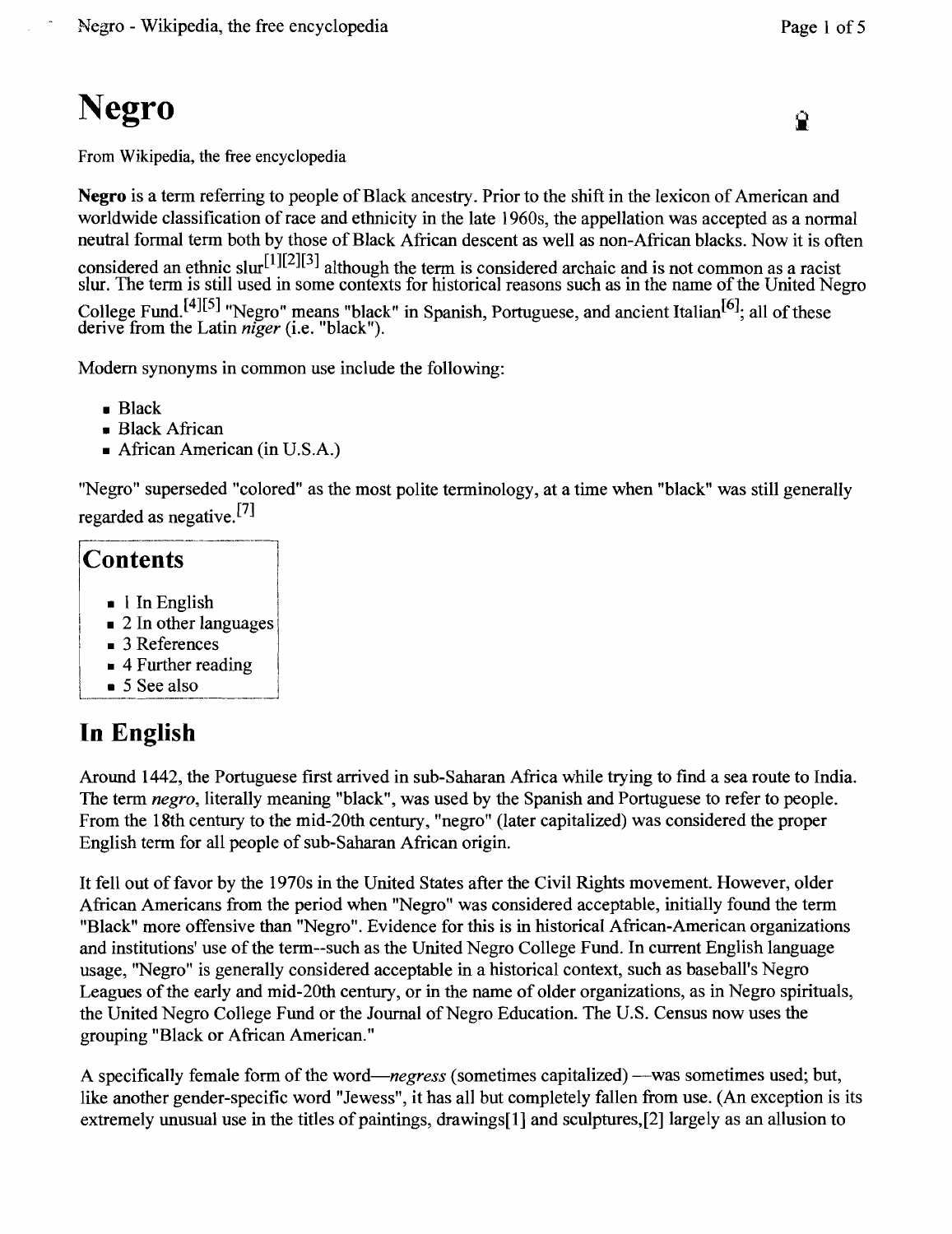''W "

the formerly common occurrence of the word in such titles, but such usage has dropped off dramatically.) Both are considered racist and sexist, although as with other racial, ethnic, and sexual words that are seen as pejoratives, some individuals have tried "reclaiming" the word. An example ofthis is artist Kara Walker. [3]

The related word *Negroid* was used by 19th and 20th century racial anthropologists. The suffix -oid means "similar to" and is meant to designate a wider or more generalized category than the original word.

#### **In other languages**

In Portuguese, *negro* is an adjective meaning the color black, as in 'black' person. However, *preto* is the most common antonym of *branco* (white), while *negro* can be condescending, since it is a word generally associated with higher registers. In Brazil the word is considered respectful and the appropriate manner to refer to the black race, though it is often considered impolite to take note of an individual's skin color in any context (which causes the word to be used only in reported speech or in third-person). Interestingly, while in Brazil *negro* is the most respectful way to address the African ethnicity, with *preto* being considered a racial slur, the reverse is true in Portugal. Although in European Portuguese *negro* is not considered offensive by most, *preto* is the more common term.

In Spain, *negro* (note that ethnonyms are generally not capitalized in Romance languages) means "black person" in colloquial situations, but it can be considered derogatory in other situations (for example, by French influence, *negro* is also the word for a ghost writer <sup>[0]</sup>). However, in Spanish-speaking countries, such as Argentina, Chile, Uruguay, *negro (negra* for females) is commonly used to refer to partners, close friends<sup>[8]</sup> or people in general independent of skin color.

It is similar to the use of the word "nigga" in urban communities in the U.S. For example, one may say to a friend, *"Negro ; Como andas?* (Literally, "Hey, black one, how are you doing?") In this case the diminutive *negrito* is used, as a term of endearment meaning "pal", or "buddy" or "friend." *Negrito* has come to be used to refer to a person of any ethnicity or color, and also can have a sentimental or romantic connotation similar to "sweetheart," or "dear" in English. (In the Philippines, *Negrito* was used for a local dark-skinned short person, living in the Negros islands among other places)

In other Spanish-speaking South American countries, the word *negro* can also be employed in a roughly equivalent form, though it is not usually considered to be as widespread as in Argentina or Uruguay (except perhaps in a limited regional and/or social context).

The popular Argentinian singer Mercedes Sosa is nicknamed "La Negra" by her fans, which in this case refers to the colour of her hair rather than of her skin.

*Moreno[9]* can be used as a euphemism but it also means just "tanned" or *brunette.* 

In Haitian Creole the word *neg*, derived from the French "negre", refers to a dark-skinned man; it can also be used for any man, regardless of skin color, roughly like "guy" or "dude" in American English.

The Dutch "neger" is generally (but not universally) considered as neutral, or at least less negative than "zwarte" (black one).

In German, *Neger* used to be considered a neutral term for black people, however gradually fell out of favour throughout the 1970s and 1980s. Nowadays it is largely considered a racist slur due to its phonetic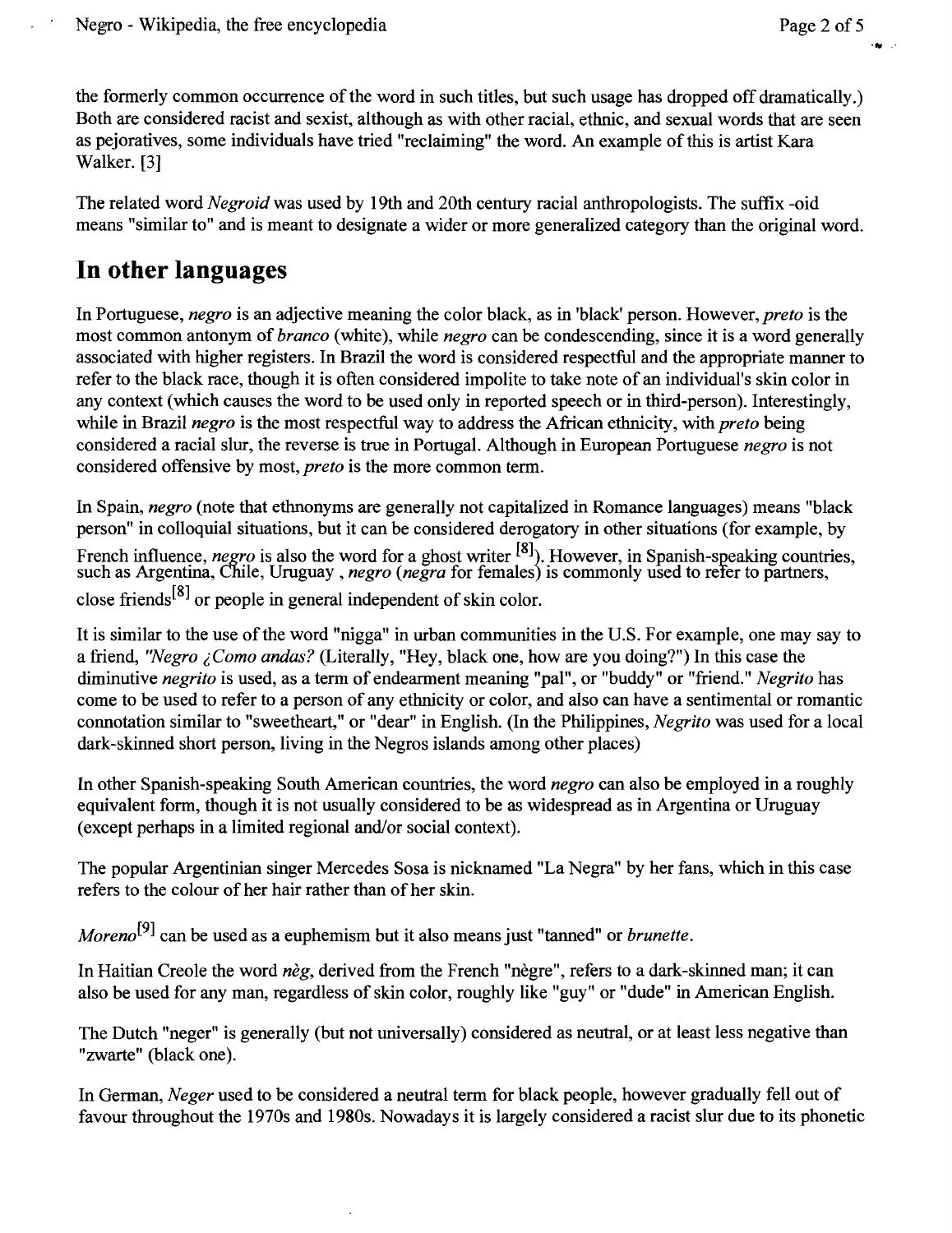similarity to *nigger,* and only used without racist connotation by members ofthe pre-baby boomer generation. Otherwise, the term *Schwarzer* (black person) is preferred or *Farbiger* (colored person). There is a candy traditionally called Negerkuss (literally "negro kiss"). Due to its arguably offensive character, the name is used less.

In Russia the term *"ueep" (negr)* was commonly used in the Soviet period without any negative connotation, and its use continues in this neutral sense. In modem Russian media, the word is used somewhat less frequently - "*африканцы*" ("Africans") or "*афро-американцы*" ("Afro-Americans") are used instead, depending on the situation), but is still common in oral speech. The word "black" (чёрный) as a noun used as a form of address is pejorative, although it is primarily used with respect to peoples of the Caucasus, natives of Central Asia, and not black people. The word "black" (чёрный) as an adjective is also used in a neutral sense and means the same as "*uezp*" (*negr*), e.g. "*чёрные американиы*" (*black Americans), "uepuoe uaceneuue" (the black population),* etc. Other alternatives to *"ueep"* are *mемнокожий (temnokozhiy -* "dark-skinned"), *чернокожий (chernokozhiv -* "black-skinned"). These two are used as both nouns and adjectives.

In Italy *negro* was used as a neutral term until the end of the 60's. Nowadays the word is considered offensive in some contexts; if used with a clear negative intention it may be punished by law. Neutral words to defme a black or dark skinned person without risking to result offensive are *nero* (arcaism of *negro,* literally "black") or *di colore* (coloured - or literally 'of colour').

In Swedish *neger* used to be considered a neutral term for black people, but the term has gradually fell out of favour through the 1960s, 1970s and 1980s. Today the neutral term to define a black person is *svart* (literally "black"). There is a Swedish pastry traditionally called *negerboll* (literally "negro ball"). Due to its possible offensive character, the name has fallen out of favor in for example new cooking books. Though it's still used colloquially.

In Finnish it is unclear wether the word *neekeri (nigger)* was considered a neutral term for black people  $[10]$ . Very few — if literally any — black people lived in Finland before the 1960s. The term has gradually fallen out of favour ever since, and has been replaced with the neutral *musta* ("black"). In 2002 *neekeri's* definition was changed from *perceived as derogatory by some* to *generally derogatory* in line with *ryssä* (Ruskie) and *hurri* (Swede) in *Kielitoimiston sanakirja*<sup>[10]</sup>. Also, there was a popular Finnish pastry called *Neekerinsuukko (lit.* "negro's kiss"). The manufacturer changed the name to *Suukko* ("kiss")

in 2001<sup>110</sup>. Today, neutral terms to define a black person include *musta* ("black"), *tumma (lit.* "dark shaded"), *tummaihoinen* ("dark-skinned") and *mustaihoinen* ("black-skinned").

In French, the positive concept of *negritude* was developed by the Senegalese politician Leopold Senghor.

### **References**

- 1. ^ Modern Language Association (MLA):"negro." Merriam-Webster's Online Dictionary. Merriam-Webster, Inc. 18 Dec. 2007.
- 2. ^ Florida Moves To Eliminate Racial-Based Names On Maps
- 3. ^ The Racial Slur Database
- 4. ^ UNCF New Brand
- *5.* 1\ Quenqua, Douglas (2008-01-17). "Revising a Name, but Not a Familiar Slogan". *New York Times.*  http://www.nytimes.com/2008/01/17/business/media/I7adco.html?
- ex= 1358312400&en=geale9b5bO107c07&ei=5124&partner=perrnalink&exprod=perrnalink.
- 6. ^ demauroparavia.it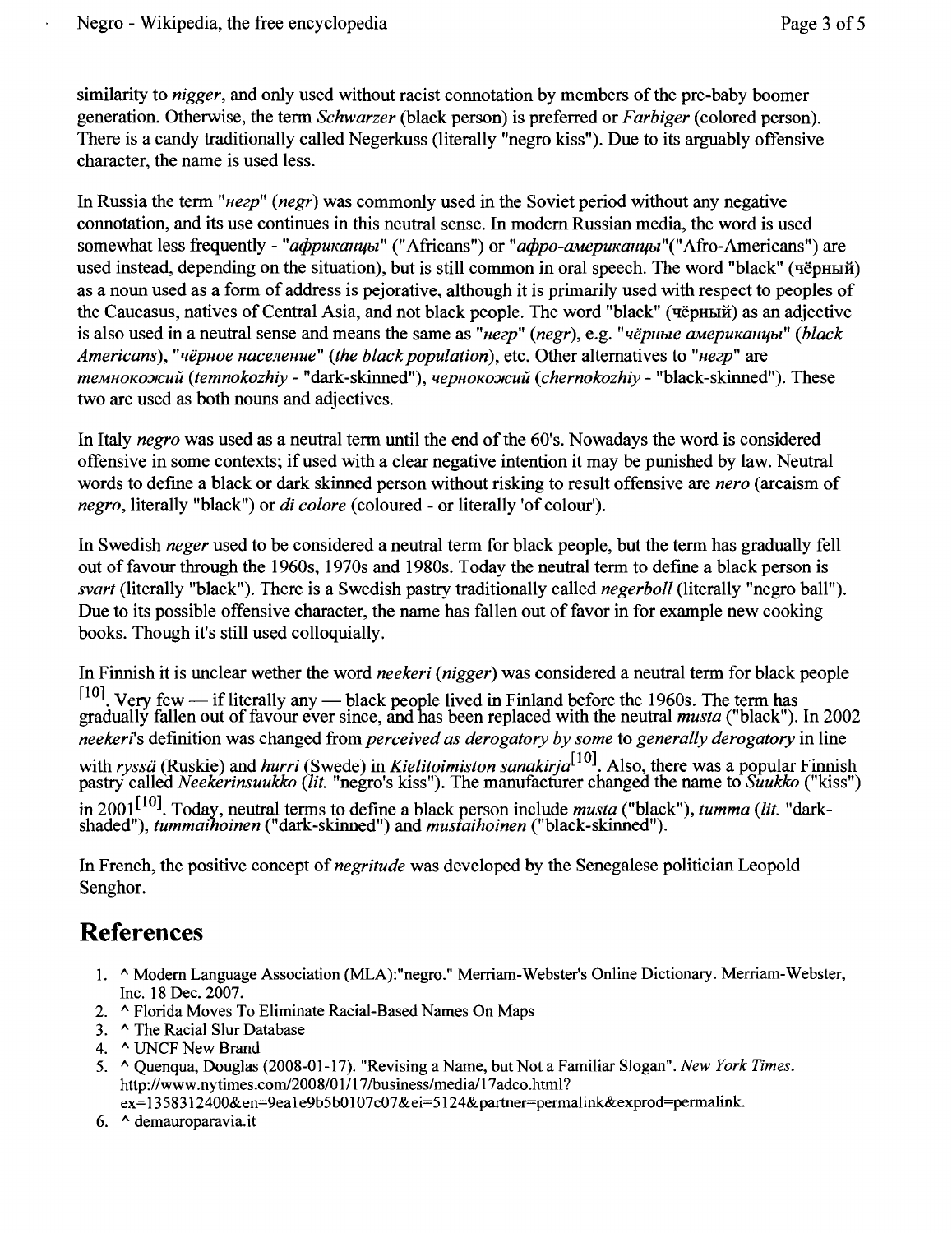7. ^ Nguyen, Elizabeth.

[http://www.thespartandaily.com/news/2004/02/24/CampusNews/Origins.Of.Black.History.Month.Discussed-1498219.shtml"Origins ofBlack History Month," *Spartan Daily,* Campus News. San Jose State University. 02-24-04. Accessed 12-04-08.

- 8.  $\land$  <sup>*a b*</sup> negro in the *Diccionario de la Real Academia Española.* 9.  $\land$  *moreno* in the *Diccionario de la Real Academia Española.*
- 
- 10. /\ *abc* Rastas, Anna (in fi) (PDF). *Neutraalisti rasistinen? Eraan sananpolitiikkaa.* Tampere: Tampere University Press, 2007. ISBN 978-951-44-6946-6. http://acta.uta.fi/pdflRastas\_A6.pdf. Retrieved on February 2009.

### **Further reading**

- P. A. Bruce, *The Plantation Negro as a Freeman,* (New York, 1889)
- Edward Ingle, *The Negro in the District ofColumbia,* (Baltimore, 1893)
- W. E. B. DuBois, *The Negroes ofthe Black Belt,* (Washington, 1899)
- B. T. Washington, *The Future ofthe American Negro,* (Boston, 1899)
- Claude Bernard-Aubert, *My Baby Is Black!,* (Hollywood, 1965)
- *Montgomery Conference Proceedings,* (Montgomery, 1900)
- J. A. Tillinghast, *The Negro in Africa and America,* (New York, 1902)
- T. N. Page, *The Negro: The Southerner's Problem,* (New York, 1904)
- Library of Congress, *List of Discussions of Negro Suffrage*, (Washington, 1906)
- W. E. Fleming, *Slavery and the Race Problem in the South,* (Boston, 1907)
- Jackson and Davis, *Industrial History of the Negro Race in America*, (Richmond, 1908)
- A. H. Stone, *Studies in the American Race Problem,* (New York, 1908)
- W. P. Pickett, *The Negro Problem,* ISBN 0837122007 (New York, 1909)
- E. G. Murphy, *The Basis ofAscendency,* (New York, 1909)
- Stevenson, *Race Distinctions in American Law,* (New York, 1910)
- A. B. Hart, *The Southern South,* (New York, 1910)
- W. P. Livingstone, *The Race Conflict,* (London, 1911)
- B. G. Brawley, *A Short History ofthe American Negro,* (New York, 1913)
- *The Negro Year Book,* (Nashville, et. seq.)
- "Negroes in the United States," in *Bulletin ofthe United States Census Bureau,* (Washington, 1915)
- A. D. Mayo, *Third Estate ofthe South,* (Boston, 1890)
- J. L. M. Curry, *Education ofthe Negro since 1860,* (Baltimore, 1894)
- J. L. M. Curry, *A BriefSketch ofGeorge Peabody and a History ofthe Peabody Education Fund through Thirty Years,* (Cambridge, 1898)
- W. H. Thomas, *The American Negro,* (New York, 1901)
- Sadler, "The Education of the Colored Race", in *Special Reports of Great Britain Education Board*, volume xi, (London, 1902)
- Kate Brousseau, *L'Education des negres aux Etats-Unis,* (Paris, 1904)
- B. T. Washington, *Education ofthe Negro,* (new edition, New York, 1904)
- W. E. B. DuBois, "A Select Bibliography of the American Negro for General Readers," in *Atlantic University Publications,* (Atlanta, 1901)
- C. B. Davenport *Heredity ofSkin-Color in Negro-White Crosses,* Carnegie Institution Publication Number 188 (1913)
- C. H. Vail *Socialism and the Negro Problem* (1903)

#### **See also**

- African American
- Black people
- Negroid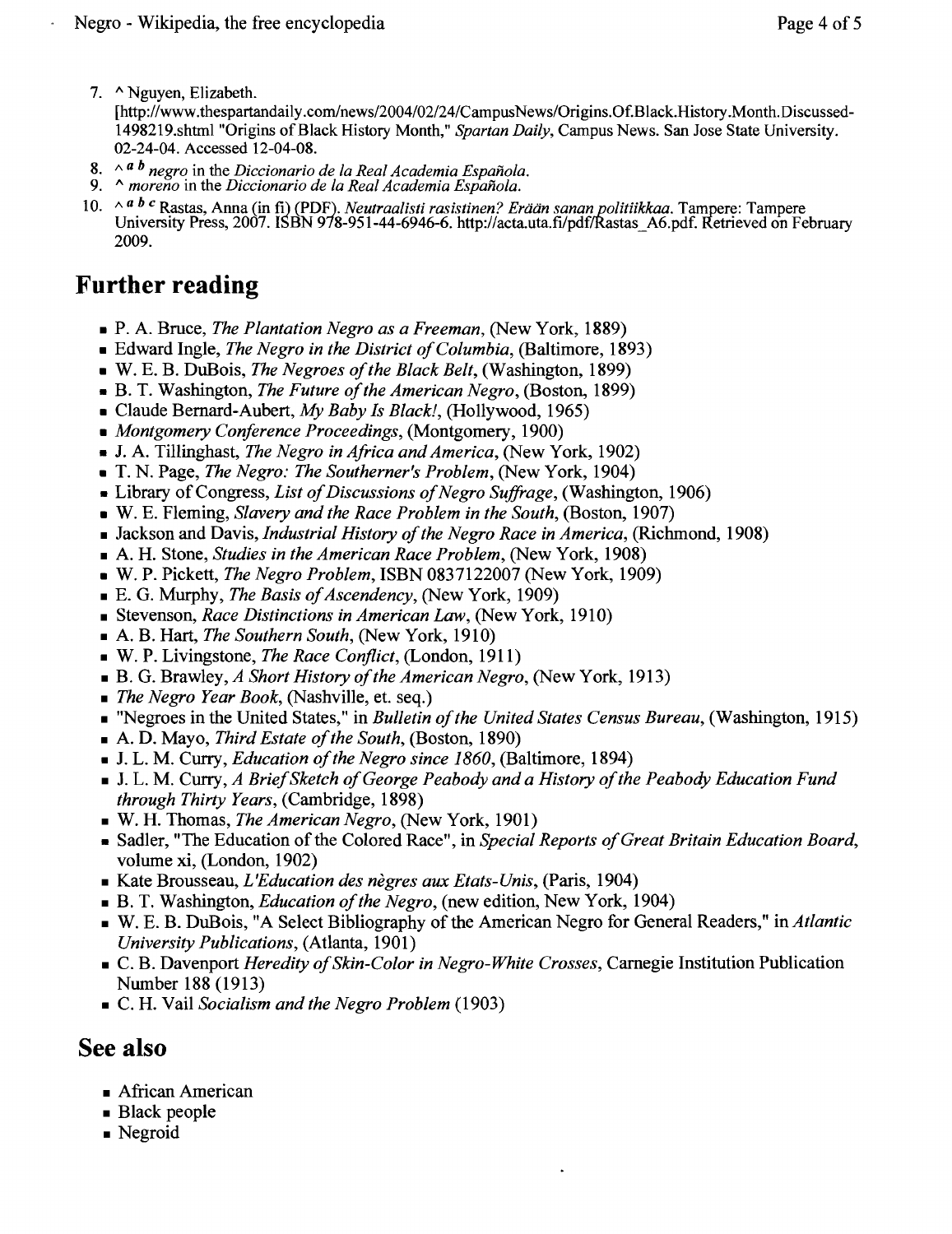- Zanj
- Human skin color
- Race (classification of human beings)
- Free Negro
- Creole
- Quadroon
- Ethnic slur
	- Coloured, Colored
	- Mulatto
	- Nigger
- Euphemism treadmill

Retrieved from ''http://en.wikipedia.org/wiki/Negro''

Categories: Words referring to ethnic groups | Words | Ethnic and religious slurs

Hidden categories: Wikipedia pages move-protected due to vandalism | Articles needing additional references from February 2008 | All articles with unsourced statements | Articles with unsourced statements since August 2007 | Articles with unsourced statements since December 2007 | Articles with unsourced statements since July 2008

- This page was last modified on 3 April 2009, at 17:06 (UTC).
- All text is available under the terms of the GNU Free Documentation License. (See **Copyrights** for details.)

Wikipedia® is a registered trademark of the Wikimedia Foundation, Inc., a U.S. registered  $501(c)$ (3) tax-deductible nonprofit charity.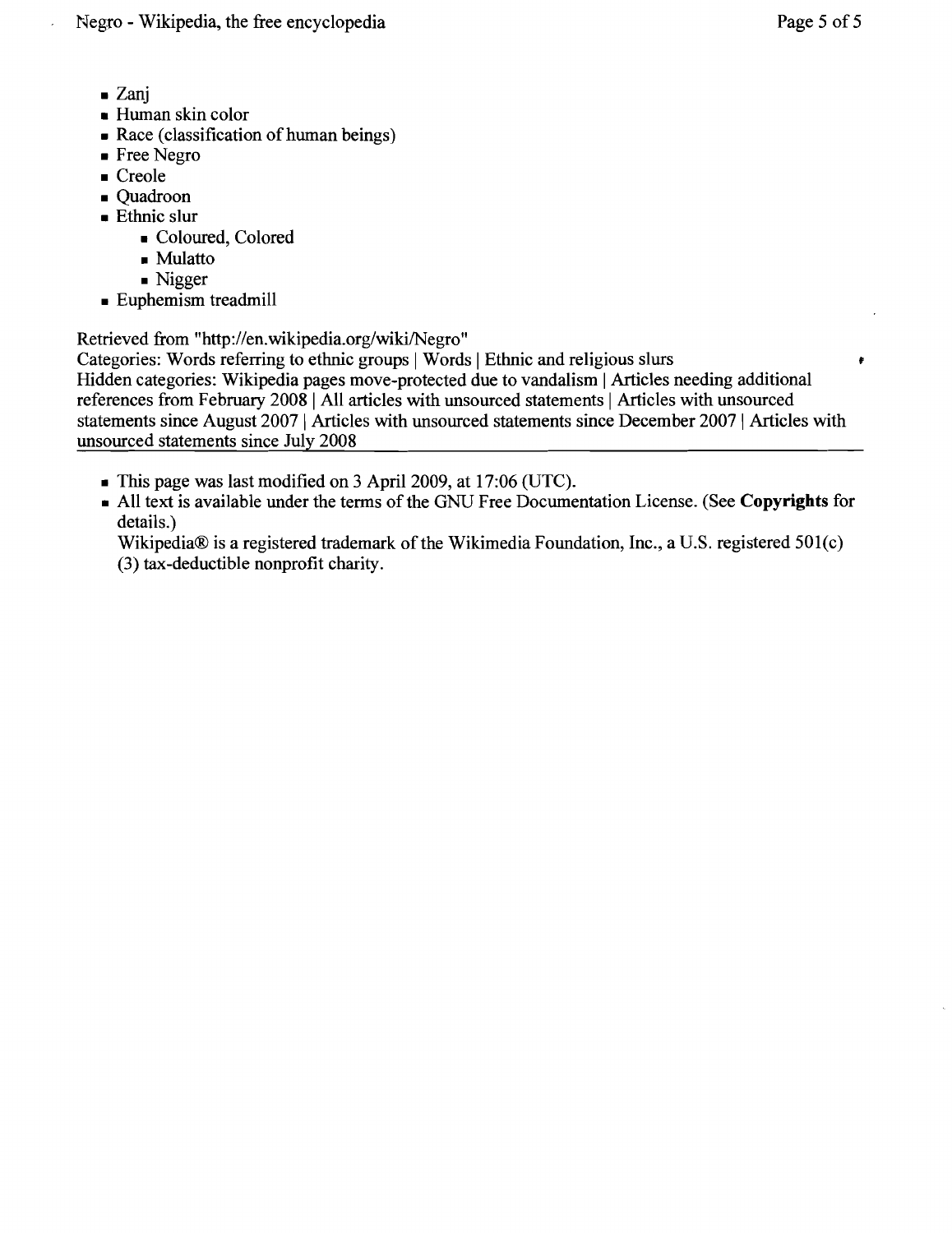•

# **William Ellison**

From Wikipedia, the free encyclopedia

**WiJliam "April" Ellison** was a freed black slave who later became South Carolina's largest Negro owner and trader of slaves.<sup>[1]</sup>

Born as April Ellison in the late 1790's, young Ellison worked for owner William McCreight as a cotton gin apprentice in Winnsboro, South Carolina. By the time he married at age 21, Ellison had learned the trades of blacksmithing, machining, and carpentry.

Given his freedom at age 26, Ellison changed his name to William, after his former owner. Using the skills he had learned earlier in life, Ellison became a successful businessman and mechanic<sup>[2]</sup>

The 1850 United States Federal Census - Slave Schedules of Sumter County South

Carolina lists a black man named Wm Ellison as an owner of thirty-six slaves<sup>[3]</sup>; twenty six male slaves (three ages 50, one age 48, one age 42, one age 39, one age 38, one age 35, one age 33, two ages 29, one age 28, one age 21, one age 20, one age 15, one age 12, one age 9, one age 8, one age 7, one age 5, three ages 3, one 1 year old, one 2 month old, and one 1 month old) and ten female slaves (one age 48, one age 29, one age 26, one age 25, one age 24, one age 22, one age 20, two age 18,and age 5). By 1860, Ellison owned 63 slaves and 900 acres. [4]

Ellison was a supporter of the Confederate cause. After his death in December 1861, his sons and daughters continued to hold their father's views on the war. His eldest grandson, Buckner Ellison, fought in the 1st South Carolina Artillery in 1863 while William's sons and daughters invested their late father's estate into the Confederate cause, buying bonds, treasury notes, certificates, and Confederacy currency in support of the war. By the war's end, these investments were worthless and the remnants of the Ellison Estate quickly dwindled during Reconstruction.

## **References**

- 1. ^ Robert M. Grooms (1997). "Dixie's Censored Subject: Black Slaveowners". The Barnes Review. http://americancivilwar.com/authors/black\_slaveowners.htm. Retrieved on 2008-09-15.
- 2. ^ Smithsonian Institution (1998). "April Ellison". Smithsonian Institution. http://invention.smithsonian.org/centerpieces/whole\_cloth/u2ei/u2materials/eiPac2.html. Retrieved on 2008-11-10.
- 3. A "William "April" Ellison". 2008-05-01. http://williamellison.blogspot.com/. Retrieved on